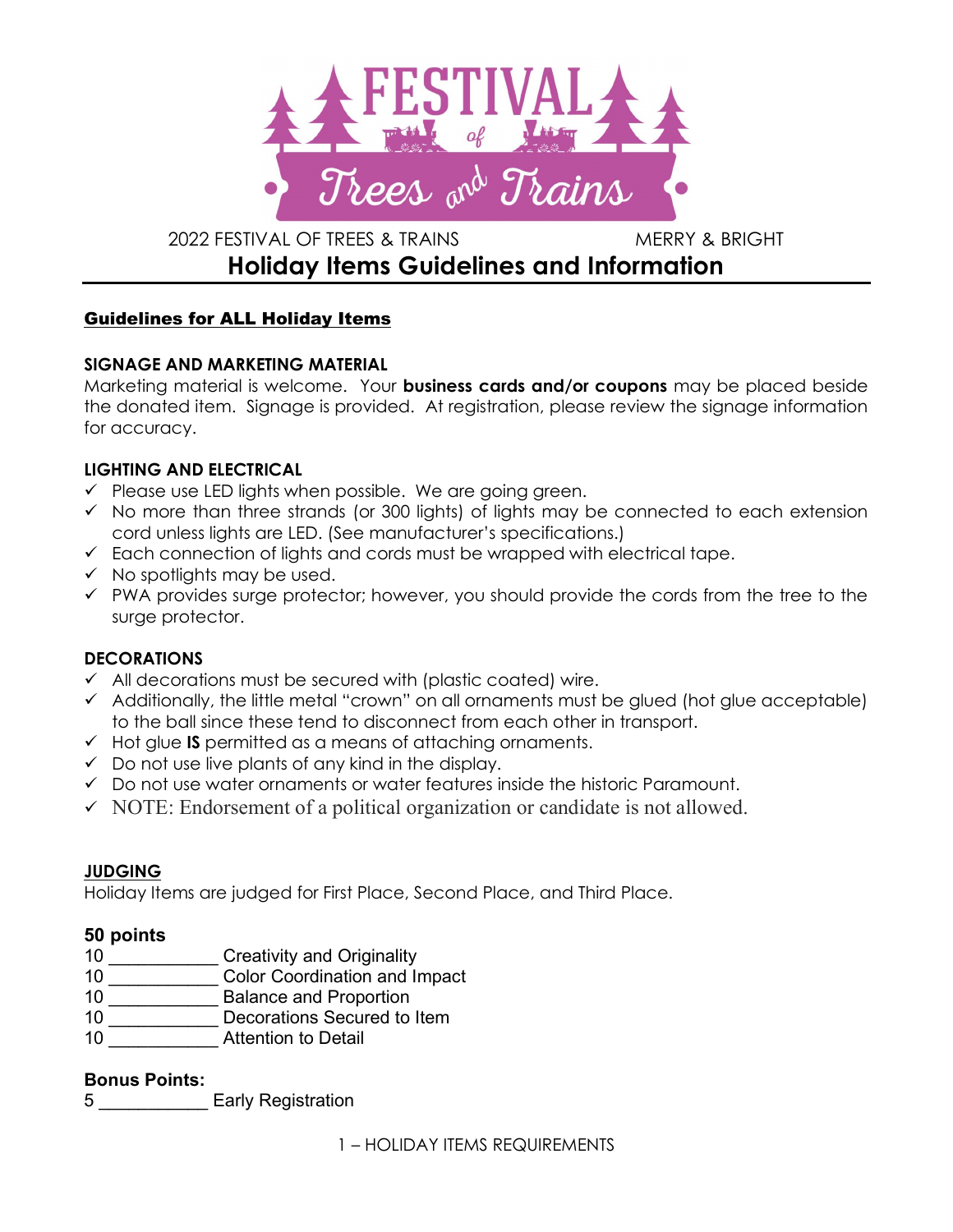

# 2022 FESTIVAL OF TREES & TRAINS MERRY & BRIGHT Holiday Items Guidelines and Information

## TAX DEDUCTION INFORMATION

Your donated item is tax deductible. If you intend to claim a federal charitable tax deduction for the donation of your item, you will need to keep receipts for purchases associated with your contribution. Please itemize your purchases on the Tax Donation form (requested from www.pacfott.org) and attach the receipts. At registration, present the completed form and receipts to our volunteers, who will provide you with a Festival of Trees & Trains tax donation verification form.

#### BUY YOUR ITEM (OPTIONAL)

Please inform us if you or your sponsors intend to buyback your item by Wednesday, November 16, 2022. All unsold items are placed for online auction. A buyback is not tax deductible. FOTT is not responsible for any items used for staging on "Buy-backs".

Items may be bought back by the sponsor or decorator prior to opening to the public for:

Itsy Bitsy, Wreaths, and Centerpieces - \$75.00

Art Items (Bowling Pins)- \$50.00

# ADDITIONAL CATEGORY INFO

## ITSY BITSY TREES

The tree may be no taller than 2 feet.

#### **DECORATIONS**

- $\checkmark$  All trees must be secured firmly to the base.
- $\checkmark$  Tree skirts are required to cover tree stands.
- $\checkmark$  Trees must have all branches secured to the tree. (No removable branches.)
- $\checkmark$  Be mindful that the trees are seen from all angles, including the back. Be sure to decorate all sides of the tree and be considerate of neighboring trees when selecting your staging.

#### PROPS AND STAGING

- $\checkmark$  All items under and around the tree will be sold with the tree.
- $\checkmark$  If your item is a "Buy-back," all staging must be approved by the Chairperson before placing the item. Size of staging is limited, and at the sole discretion of the Chairperson.

2 – HOLIDAY ITEMS REQUIREMENTS